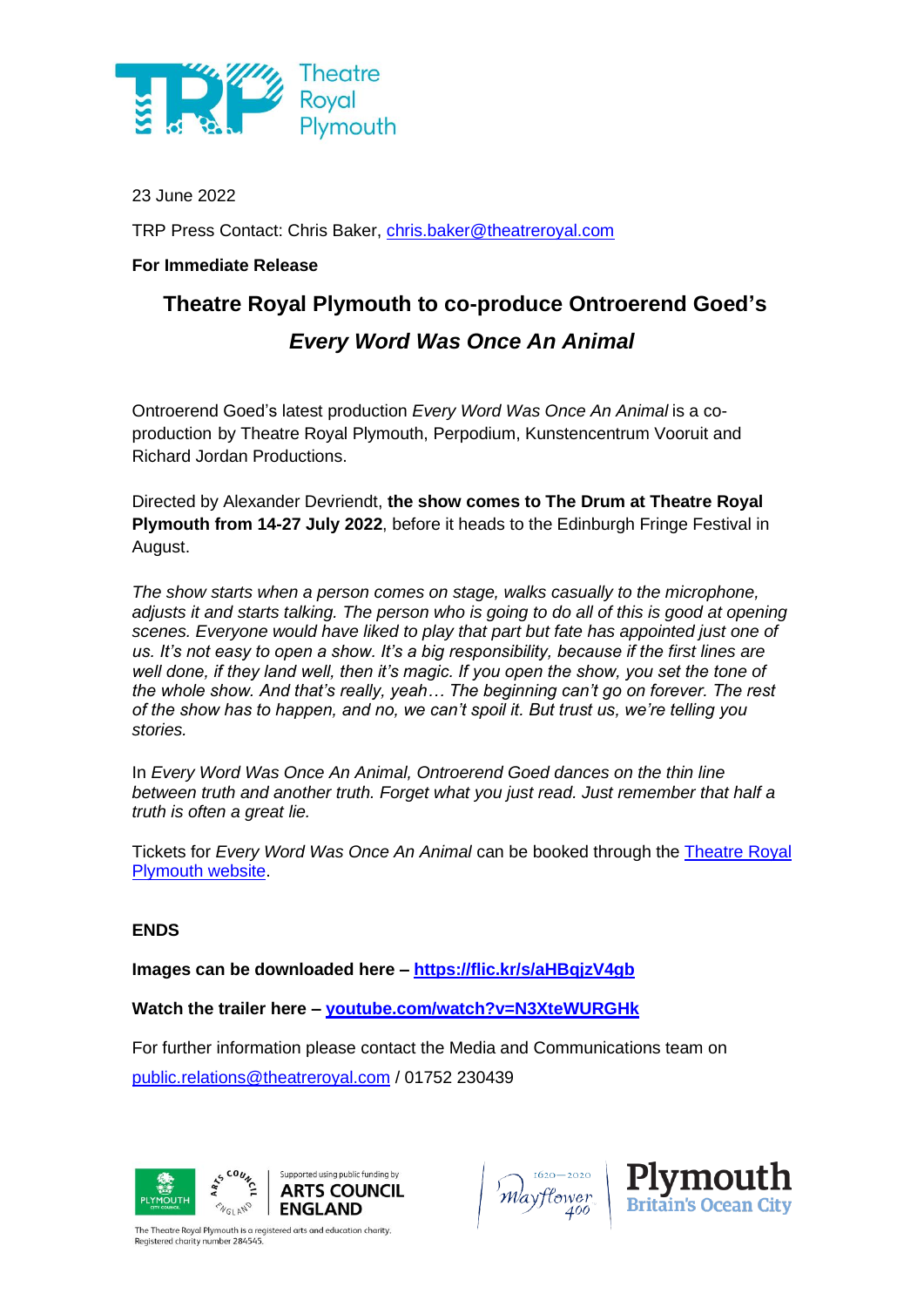

#### **Notes to editors**

#### **Credits**

Director: Alexander Devriendt

Actors: Aaron J. Gordon, Bastiaan Vandendriessche, Charlotte De Bruyne, Karolien De Bleser & Shôn Dale-Jones

Text: Alexander Devriendt, Angelo Tijssens & Charles Purcell & cast technicians (tour) Pepijn Mesure & Koen De Wilde

Scenography and technic: Babette Poncelet, Pepijn Mesure & Thibault Annoot (intern)

Costume: Valerie Le Roy & Leentje Kerremans

Production: Marie Peeters, Fien Vandermeersch (intern)

Tour planning: Charlotte Nyota Bischop, Karen Van Ginderachter

Graphic design: Nick Mattanvideo, Angelo Tijssens (director) & Maxime Lahousse

(DOP)photography promotional image: Sanne De Wilde

Stage pictures: Mirjam Devriendt

General manager: David Bauwens

Financial manager: Wim Smet

### **About Ontroerend Goed**

Theatre-performance-group Ontroerend Goed (a punning name, roughly translated as "Feel Estate") produces self-devised work grounded in the here and now, inviting their audiences to participate as well as observe. They first emerged on the international scene in 2007, with 'The Smile Off Your Face', a one-on-one show in which the audience is tied to a wheelchair and then blindfolded. Their hit show 'Once and For All...' was an uncompromising celebration of raw teenage energy on stage. With every new piece of work, Ontroerend Goed provides an intense experience constructed in reality; life goes on during the performance. The company has won numerous awards across Europe and has hit New York, Sydney, London and Hong Kong to critical acclaim. Their work is currently being performed in countries around the world. Ontroerend Goed functions as a collective guided by the artistic director Alexander Devriendt. Convinced that every idea deserves its own brand of artistic expression, the company cherishes a sense of ownership for every single contributor to their work, from actors to light designers, scenographers to conceptual thinkers.



Mayflower

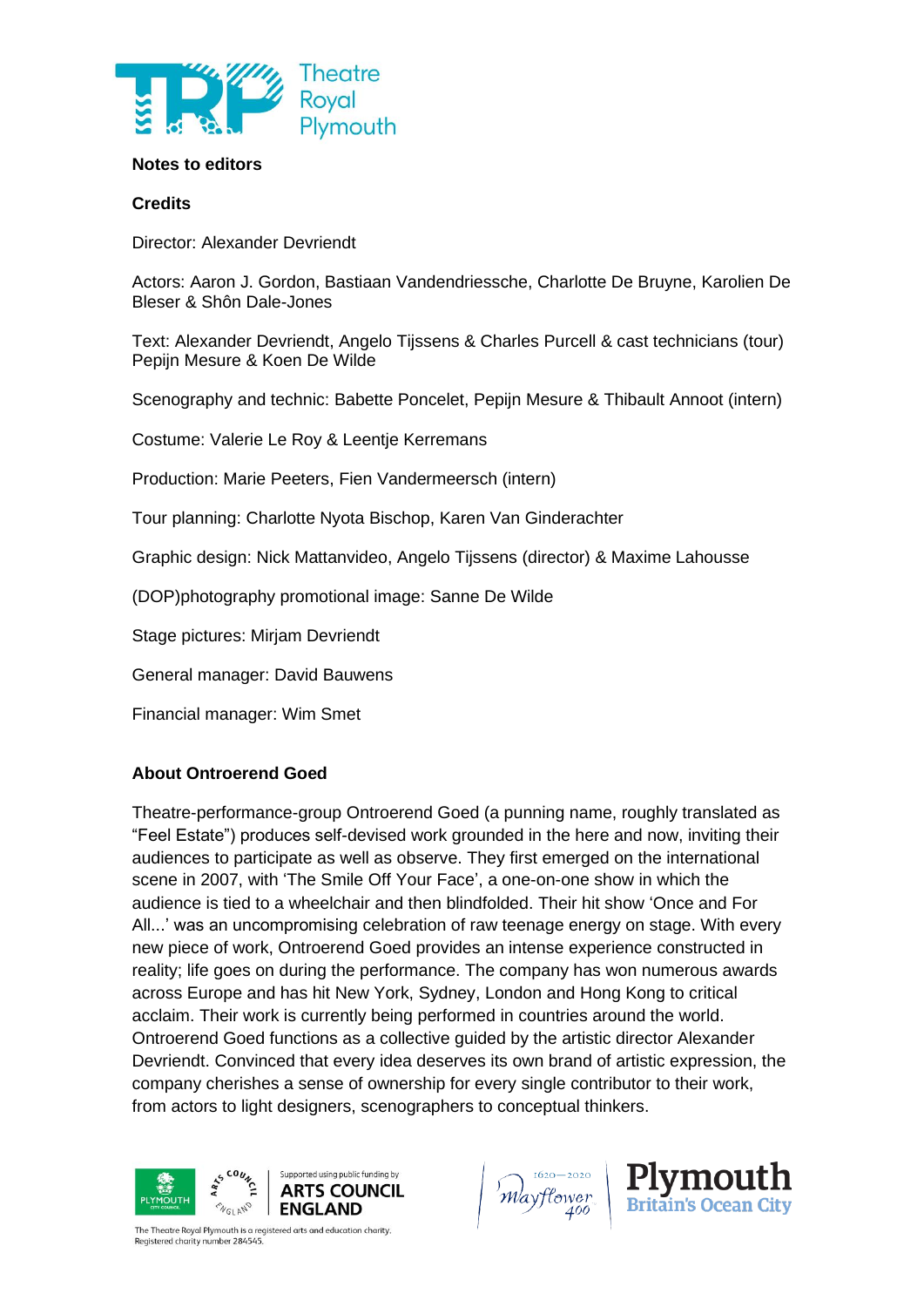

Ontroerend Goed fabricates possible realities that question how we as individuals position ourselves in the world today. Covering a history of the universe in one evening, turning spectators into voters who eliminate actors, guiding strangers through a labyrinth of mirrors and avatars to meet them-selves, the company has made it its trademark to be unpredictable in content and form. Ontroerend Goed has been touring the world for the last 15 years with their personal trilo-gy (The Smile Off Your Face, Internal, A Game of You), Audience, A History Of Everything (with Sydney Theatre Company), with their teenage hits Once And For All We're All Going To Tell You Who We Are So Shut Up And Listen, Teenage Riotand All That Is Wrong, the political game show Fight Night, the palindrome-trip Are we not drawn onward to new er A, the feminist manifesto Sirensand their most recent shows World Without Us, £¥€\$ and Loopstation. Ontroerend Goed is Alexander Devriendt, Charlotte De Bruyne, Charlotte Nyota Bischop, Aurélie Lannoy, Karolien De Bleser, Angelo Tijssens, David Bauwens, Wim Smet, Koen DeWilde en Karen Van Ginderachter.

## **About Theatre Royal Plymouth**

Theatre Royal Plymouth is a registered charity providing art, education and community engagement throughout Plymouth and the wider region. We engage and inspire many communities through performing arts and we aim to touch the lives and interests of people from all backgrounds. We do this by creating and presenting a breadth of shows on a range of scales, with our extensive creative engagement programmes, by embracing the vitality of new talent and supporting emerging and established artists, and by collaborating with a range of partners to provide dynamic cultural leadership for the city of Plymouth.

Recent productions and co-productions include *Delicate* (with Extraordinary Bodies and Nordland Visual Theatre), *HAPPY MEAL* by Tabby Lamb (with Roots)*Today I Killed My Very First Bird* (with Voodoo Monkeys), *Sorry, You're Not A Winner* by Samuel Bailey (with Paines Plough), *MUM* by Morgan Lloyd Malcolm (with Francesca Moody Productions and Soho Theatre, in association with Popcorn Group), *NHS The Musical* by Nick Stimson and Jimmy Jewell, *Amsterdam* by Maya Arad Yasur (with Actors Touring Company and Orange Tree Theatre), *I Think We Are Alone* by Sally Abbott (with Frantic Assembly), *The Strange Tale of Charlie Chaplin and Stan Laurel* (with Told By An Idiot), *One Under* by Winsome Pinnock (with Graeae), *The Unreturning* by Anna Jordan (with Frantic Assembly) and *You Stupid Darkness!* by Sam Steiner (with Paines Plough).